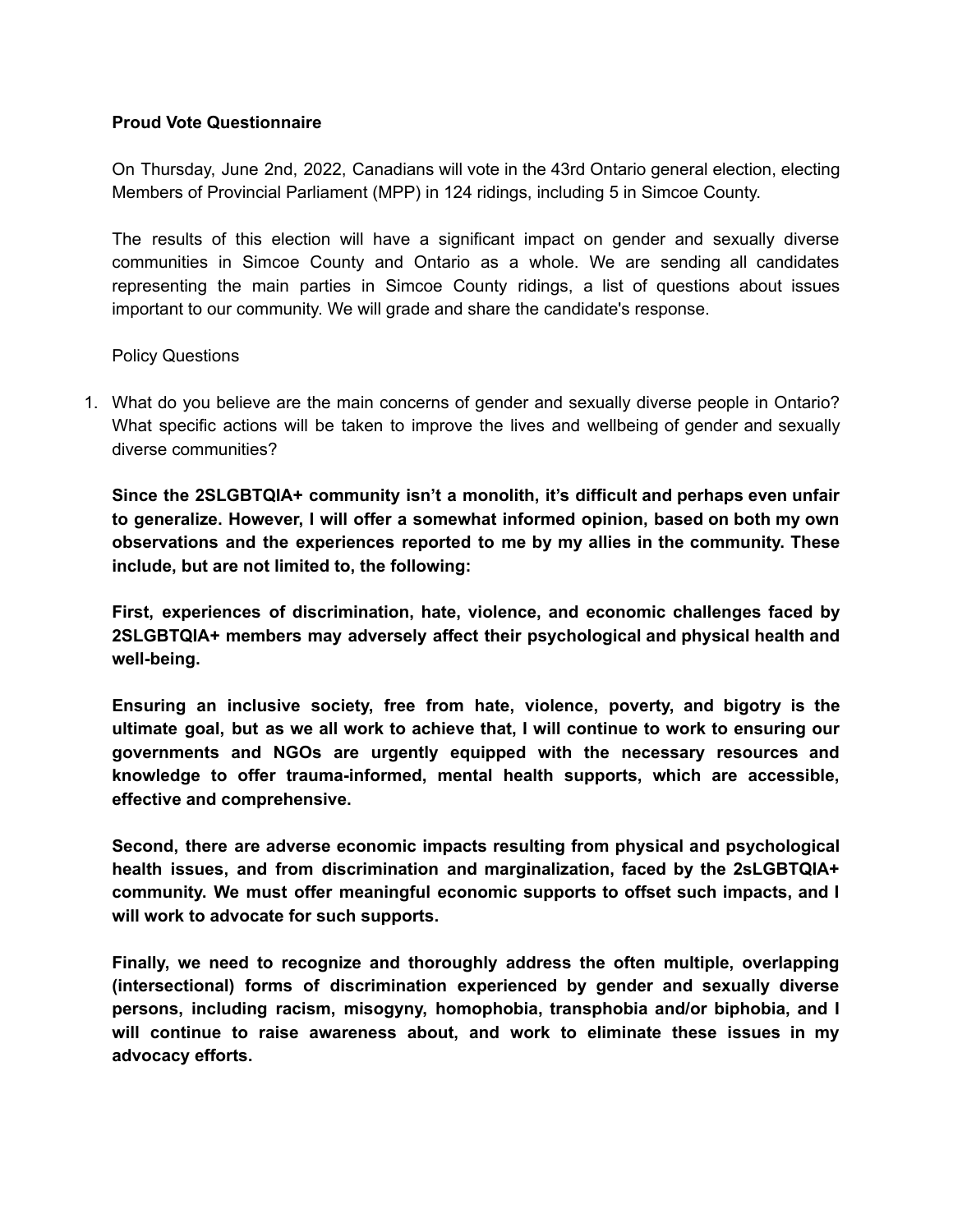2. Many gender and sexually-diverse youth haven't seen themselves reflected in the curriculum. Where do you stand on the current elementary and secondary health and physical curriculum, and how will you ensure that youth get the information they need?

**I commit to working with knowledgeable stakeholders to ensure elementary and secondary school curricula is geared towards the needs of gender and sexually diverse youth, so they will receive the information they need, delivered in an inclusive, safe and supportive environment.**

3. Trans and gender diverse people lack quality, accessible healthcare in Ontario. In what ways do you think the Government can better support access to medical services and specialists for trans patients in Ontario? In what ways will you bolster access to trans-inclusive healthcare?

**Publicly funded healthcare must be bolstered to ensure expanded, reliable access to all aspects of gender affirming, trans-inclusive healthcare, including counselling, medications, specialists, surgeries, etc. I will absolutely work to ensuring these services are available and accessible.**

4. The gender and sexually diverse community are disproportionately affected by mental health and addictions due to various social and economic factors. What steps will you take to improve our community's overall mental health and wellness?

**I commit to ensuring that mental healthcare services are completely covered through OHIP, and to creating an accessible system with round the clock access, improved access to children, youth and students, and expand care options for those with complex needs.**

5. Gender and sexually diverse youth are overrepresented in the homeless youth population. What specific steps would you take to address the gender and sexually diverse youth homelessness crisis in Ontario?

**Every Ontarian needs and deserves a supportive place to call home. Gender and sexually diverse persons require a "housing first" approach, which incorporates wrap around health services, appropriate to their specific needs.**

**Moreover, everyone deserves the financial supports to afford safe housing, where they can live with dignity. I have and will always demand Universal Basic Income, as a means to provide some of those financial supports.**

6. Many gender and sexually diverse people are concerned about moving into retirement communities, care facilities, or having at-home care out of fear of having to "go back into the closet" or because they fear they won't receive sensitive, informed care. How will you ensure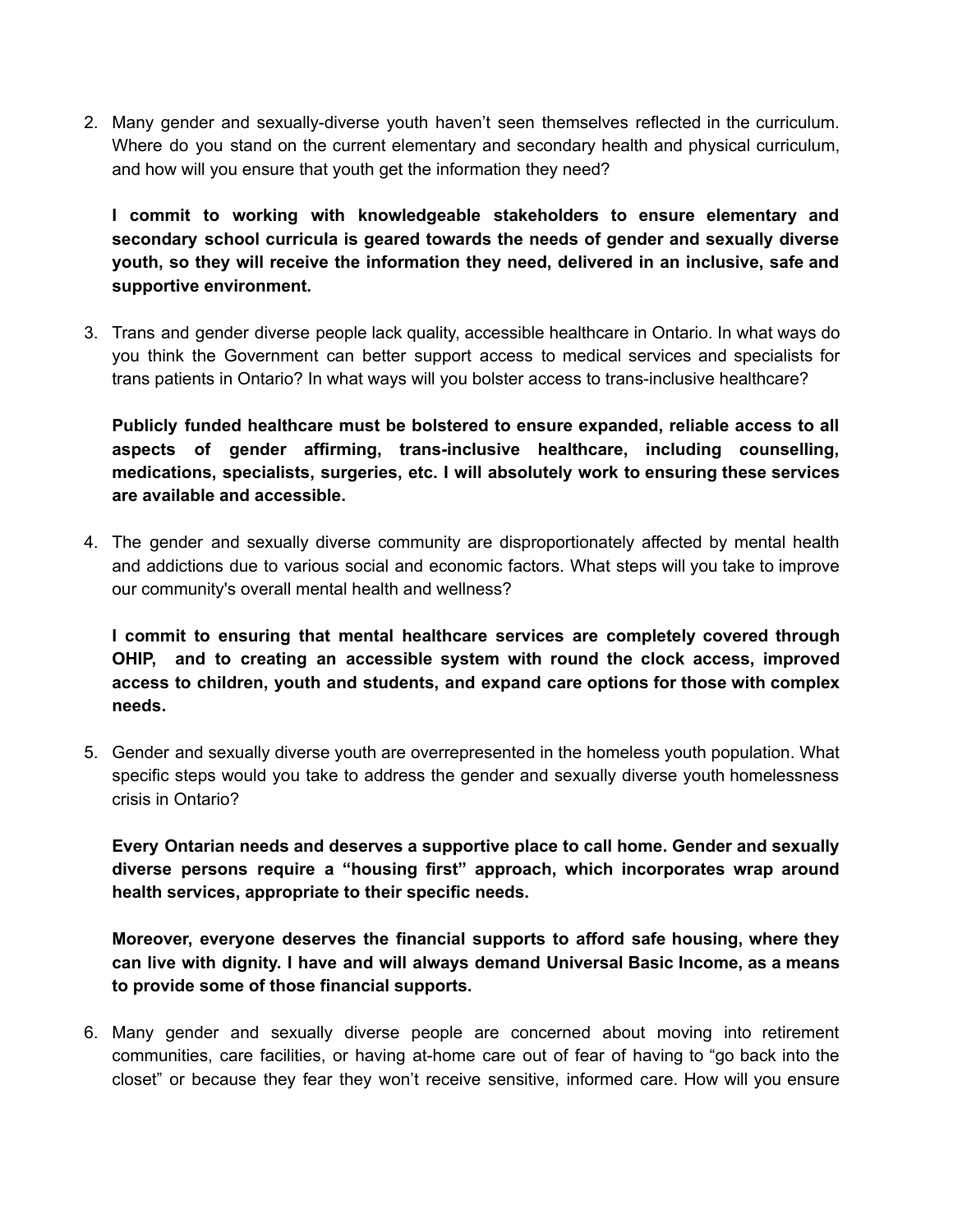long-term care will competently accommodate and work with the gender and sexually diverse community? What steps will you take to improve long-term care for our community?

**All LTC facilities, whether non-profit or for profit, must be required to implement ongoing DEI training and operational standards and practices set forth by actively consulting 2SLGBTQIA+ stakeholders for their input. This must be done on a continuous basis. I advocate for implementing such informed protocols in LTC homes, practices which must be mandated through legislation.**

7. The repeal of the three-month MSM ("men who have sex with men") blood ban has been replaced by another deferral policy that still primarily impacts men who have sex with other men. The new deferral policy ignores advancements in HIV diagnosis, treatment, and prevention, while also disqualifying some straight donors. What steps will you take to make blood donation fairer and based on science instead of stereotypes?

**I'm committed to the evidence-based removal of deferral policies, and to collaborating with public officials and community stakeholders to determine alternatives to such discriminatory practices.**

8. Do you intend on increasing support to HIV/AIDS organizations in Ontario or access to healthcare? If so, what will you do to increase support or accessibility?

**Yes. I will continue to advocate for increasing supports to HIV/AIDS organizations, and for access to appropriate healthcare, through my ongoing activism.**

9. What steps will you take to end invasive, and medically unnecessary operations on Intersex children?

**Intersex children must be given the autonomy to offer informed consent for any surgery. Doing anything else grossly violates their most basic human rights, and can result in irrevocable physical and psychological harms. I will advocate to legislate bans on all medically unnecessary surgeries on Intersex children.**

10. In today's world, reproductive healthcare, such as abortion rights is being called into question. What will you do to ensure Ontarians have access to abortion services, birth control, and contraceptives?

**I have and always will actively support and advocate for access to reproductive health services, including abortion, birth control and contraceptives, for all Ontarians.**

11. Gender and sexually diverse people are less likely to be hired or secure stable employment, and experience wage disparity in comparison to their cisgender (non-trans) and heterosexual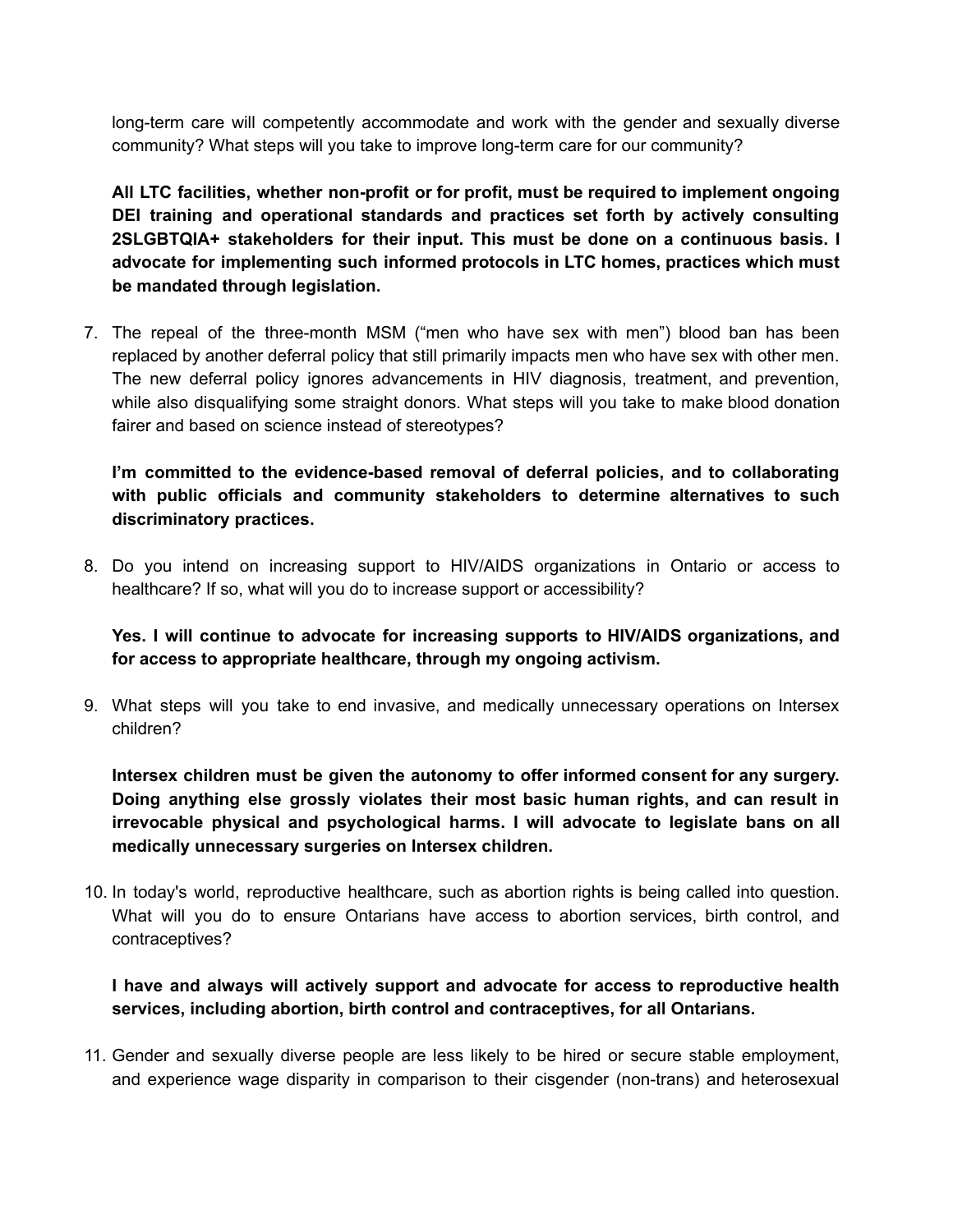peers. What initiatives do you believe the Government can develop or support to reduce the rate of unemployment and underemployment in the gender and sexually diverse community?

**In addition to advocating for unequivocal wage parity, wage transparency, anti-discrimination, and DEI legislation, for all workplaces through Ontario's Employment Standards Act, I will continue to work towards implementing income supports across the board, including Universal Basic Income, and substantially increased OW and ODSP supports.**

12. Organizations working with or for the gender and sexually diverse community struggle to gain or maintain long-term, sustainable funding. How will you support organizations, specifically ones that provide important health and social services and ones that work in arts, culture, and heritage?

**I will continue to raise awareness for, partner with, and advocate on behalf of all organizations serving gender and sexually diverse community members, including, but not limited to those which provide health and social services supports, and for those which operate in the arts, culture and heritage fields.**

13. The principles of Truth and Reconciliation are important to address the impact of colonialism on Two-Spirit/gender and sexually diverse Indigenous peoples. What does your plan for Truth and Reconciliation look like? Will you implement the Calls to Action that are relevant to the Province of Ontario?

**By uplifting Indigenous voices and working together, we can build an equitable society, one which honestly addresses our colonialist past and present, and the impacts on Two spirit, gender and sexually diverse Indigenous peoples.**

**I absolutely support implementing all of the recommendations from the Truth and Reconciliation Commission, as well as those set forth through UNDRIP and the Calls to Action that are relevant in Ontario.**

**If you'd like extensive, detailed information about the action steps I support, please go bonnienorth.ca, click on the link to the Ontario Green's platform, "The Green Plan", and find all the details in the "Truth and Reconciliation" section, beginning on page 19.**

14. The rights of sex workers are important to the gender and sexually diverse community, with our community being well represented within the workforce. What will you do to help end the criminalization of sex work in Ontario, ensuring full labour rights and protections?

**I will continue to advocate for a comprehensive Criminal Code overhaul to decriminalize sex work between consenting adults. Moreover, I will continue to push for sex workers to receive full labour rights and protections.**